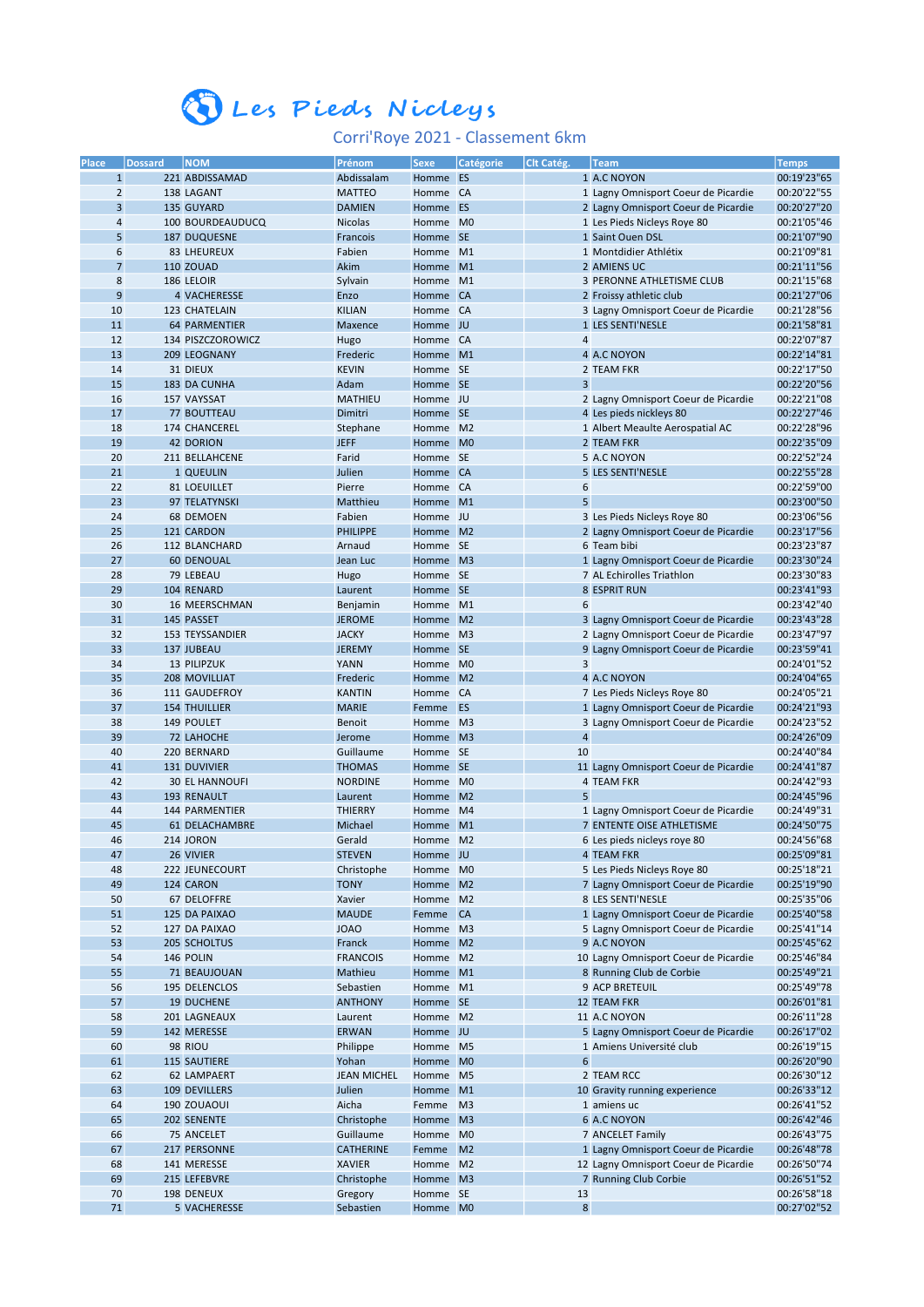| 72  | 39 DAUSSIN                  | <b>CHRISTOPHE</b> | Homme M0 |                |                | 9 TEAM FKR                           | 00:27'04"65 |
|-----|-----------------------------|-------------------|----------|----------------|----------------|--------------------------------------|-------------|
| 73  | 17 MARTEL                   | <b>ERIC</b>       | Homme M3 |                |                | <b>8 TEAM FKR</b>                    | 00:27'07"50 |
| 74  | 118 DARRAS                  | Coralie           | Femme    | M <sub>0</sub> |                | 1 Pompiers de la Somme Triatlon      | 00:27'23"06 |
| 75  | 180 DEBRUYNE                | Owen              | Homme JU |                | 6              |                                      | 00:27'24"24 |
| 76  | 116 RUBIO                   | Jules             | Homme CA |                |                | 8 Les Pieds Nicleys Roye 80          | 00:27'24"80 |
| 77  | <b>48 BOUSCNNA</b>          | <b>HAYTEN</b>     | Homme JU |                |                | <b>7 TEAM FKR</b>                    | 00:27'25"21 |
| 78  | 87 BLERIOT                  | Melvyn            | Homme JU |                |                | 8 LES SENTI'NESLE                    | 00:27'29"90 |
| 79  | 120 CARDON                  | <b>GAUTHIER</b>   | Homme JU |                |                | 9 Lagny Omnisport Coeur de Picardie  | 00:27'39"03 |
|     |                             |                   |          |                |                |                                      |             |
| 80  | <b>41 RUBIO LOPEZ</b>       | <b>PASCAL</b>     | Homme M1 |                |                | 11 TEAM FKR                          | 00:27'42"20 |
| 81  | <b>188 DUHAUTOY</b>         | Damien            | Homme M3 |                |                | 9 LES SENTI'NESLE                    | 00:27'44"90 |
| 82  | 148 POULET                  | <b>DAMIEN</b>     | Homme CA |                |                | 9 Lagny Omnisport Coeur de Picardie  | 00:27'49"43 |
| 83  | 126 DA PAIXAO               | <b>MARION</b>     | Femme    | ES             |                | 2 Lagny Omnisport Coeur de Picardie  | 00:27'51"93 |
| 84  | 91 PIOLE                    | Antoine           | Homme ES |                |                | 3 Running Club de Corbie             | 00:27'56"52 |
| 85  | 203 BOULANGER               | Xavier            | Homme M2 |                |                | 13 A.C NOYON                         | 00:27'56"91 |
| 86  | 204 BOULANGER               | Thomas            | Homme JU |                |                | 10 A.C NOYON                         | 00:27'57"28 |
|     |                             |                   |          |                |                |                                      |             |
| 87  | 210 RONGVAUX                | <b>Bernard</b>    | Homme M5 |                |                | 3 A.C NOYON                          | 00:27'57"64 |
| 88  | 7 GARRET                    | Martin            | Homme M1 |                |                | 12 Team Xavier Boulanger             | 00:27'57"93 |
| 89  | <b>6 LAETITIA</b>           | Luisin            | Femme    | M1             |                | 1 Team Xavier Boulanger              | 00:27'58"21 |
| 90  | 54 CARNEIRO MOREIRA         | <b>THIERRY</b>    | Homme M2 |                |                | 14 ASC CUTS                          | 00:28'03"09 |
| 91  | 147 POSSIEN/BORGES          | <b>PERRINE</b>    | Femme    | M1             |                | 2 Lagny Omnisport Coeur de Picardie  | 00:28'03"59 |
| 92  | 9 BRICHARD                  | Gilles            | Homme M5 |                |                | 4 Lagny Omnisport Coeur de Picardie  | 00:28'05"31 |
| 93  | 102 BAILLET                 | Julien            | Homme M1 |                | 13             |                                      | 00:28'13"43 |
| 94  | 38 HAMIEZ                   | <b>MICKAEL</b>    | Homme M2 |                |                | 15 TEAM FKR                          | 00:28'23"90 |
|     |                             |                   |          |                |                |                                      |             |
| 95  | <b>185 HACKIERE</b>         | Samuel            | Homme SE |                |                | 14 Spitting chausson secan           | 00:28'42"25 |
| 96  | 20 DUCHENE                  | <b>BRIAN</b>      | Homme ES |                |                | <b>4 TEAM FKR</b>                    | 00:28'42"71 |
| 97  | 21 DUMENIL                  | <b>LUCAS</b>      | Homme ES |                |                | <b>5 TEAM FKR</b>                    | 00:28'45"20 |
| 98  | <b>63 PARMENTIER</b>        | Olivier           | Homme M2 |                |                | 16 LES SENTI'NESLE                   | 00:28'47"65 |
| 99  | 24 KRUCZYNSKI               | <b>ANTOINE</b>    | Homme SE |                |                | 15 TEAM FKR                          | 00:28'50"40 |
| 100 | <b>170 FOURNIER</b>         | <b>NICOLAS</b>    | Homme M0 |                |                | 10 A.S VERBERIE                      | 00:28'52"40 |
| 101 | 84 DEFOSSE                  | Laetitia          | Femme    | M1             | 3              |                                      | 00:28'58"00 |
|     |                             |                   |          |                |                |                                      |             |
| 102 | 230 PRONNIER                | Dominique         | Homme M5 |                | 5              |                                      | 00:29'01"06 |
| 103 | 136 GUYARD                  | <b>ARNAUD</b>     | Homme M3 |                |                | 10 Lagny Omnisport Coeur de Picardie | 00:29'01"72 |
| 104 | 162 DUPONT                  | <b>JACQUES</b>    | Homme M4 |                |                | 2 A.S VERBERIE                       | 00:29'02"24 |
| 105 | <b>164 LOIN</b>             | <b>JEAN LUC</b>   | Homme M5 |                |                | <b>6 A.S VERBERIE</b>                | 00:29'03"11 |
| 106 | 139 LEFEBVRE                | MARIE-SARHA       | Femme SE |                |                | 1 Lagny Omnisport Coeur de Picardie  | 00:29'07"83 |
| 107 | <b>88 MENTION</b>           | Yannick           | Homme SE |                | 16             |                                      | 00:29'39"24 |
| 108 | 11 DUFRENNE                 | Adrien            | Homme CA |                | 10             |                                      | 00:29'40"96 |
| 109 | 226 HACKIERE                |                   | Homme SE |                | 17             |                                      | 00:29'44"87 |
|     |                             | Romain            |          |                |                |                                      |             |
| 110 | 172 LEBAS                   | Gregory           | Homme M0 |                |                | 11 LES SENTI'NESLE                   | 00:29'50"00 |
| 111 | 108 BINNINGER               | Timote            | Homme CA |                |                | 11 Les Pieds Nicleys Roye 80         | 00:29'51"08 |
| 112 | 28 BRAHIMI                  | <b>ZHORA</b>      | Femme    | M1             |                | 4 TEAM FKR                           | 00:29'59"68 |
| 113 | 223 PRINGARBE               | <b>Didier</b>     | Homme M4 |                |                | 3 AMICALE DU VAL DE SOMME            | 00:30'02"00 |
| 114 | 53 HALOT                    | Patrice           | Homme M4 |                |                | 4 Les Pieds Nicleys Roye 80          | 00:30'03"12 |
| 115 | 99 MONTEIRO DA COSTA VIEIRA | Megan             | Femme    | SE             |                | 2 LES SENTI'NESLE                    | 00:30'06"96 |
| 116 | <b>36 SADAOUI</b>           | <b>LUCIE</b>      | Femme    | M1             |                | 5 TEAM FKR                           | 00:30'11"93 |
| 117 | 176 LE BOULAIR              | <b>MARC</b>       | Homme M5 |                |                | 7 Team Running Club Corbie           | 00:30'12"62 |
|     |                             |                   |          |                |                |                                      |             |
| 118 | <b>155 THUILLIER</b>        | <b>CORINNE</b>    | Femme M3 |                |                | 2 Lagny Omnisport Coeur de Picardie  | 00:30'13"12 |
| 119 | <b>86 FLANDRIN</b>          | Yohan             | Homme M1 |                | 14             |                                      | 00:30'13"46 |
| 120 | 3 DUVAL                     | Julien            | Homme SE |                | 18             |                                      | 00:30'20"81 |
| 121 | <b>49 TALMATKADI</b>        | <b>CLARA</b>      | Femme    | <b>CA</b>      |                | 2 TEAM FKR                           | 00:30'22"64 |
| 122 | 14 RINGEVAL                 | <b>CEDRIC</b>     | Homme SE |                | 19             |                                      | 00:30'24"05 |
| 123 | 96 JORON                    | Aurelie           | Femme    | M <sub>0</sub> |                | 2 US CAMON                           | 00:30'28"43 |
| 124 | 151 SOSNIAK                 | <b>AUDREY</b>     | Femme    | M <sub>0</sub> |                | 3 Lagny Omnisport Coeur de Picardie  | 00:30'29"09 |
| 125 | 152 SOSNIAK                 | <b>NICOLAS</b>    | Homme M1 |                |                | 15 Lagny Omnisport Coeur de Picardie | 00:30'35"21 |
|     |                             |                   |          |                |                |                                      |             |
| 126 | 94 MACKOWIAK                | Aurelien          | Homme M0 |                | 12             |                                      | 00:30'37"18 |
| 127 | 178 MARCQ                   | <b>FRANCOIS</b>   | Homme M2 |                | 17             |                                      | 00:30'37"62 |
| 128 | 109 DEVILLERS               | Julien            | Homme M1 |                |                | 16 Gravity running experience        | 00:30'47"40 |
| 129 | <b>46 LEON VEGA</b>         | <b>DIMITRI</b>    | Homme ES |                |                | <b>6 TEAM FKR</b>                    | 00:30'48"21 |
| 130 | 165 LECLERCQ                | Olivier           | Homme M4 |                |                | 5 LES SENTI'NESLE                    | 00:30'53"72 |
| 131 | 128 DA PAIXAO               | <b>SARAH</b>      | Femme    | M <sub>2</sub> |                | 2 Lagny Omnisport Coeur de Picardie  | 00:30'56"94 |
| 132 | 168 ROLAND                  | <b>LAURENCE</b>   | Femme    | M4             |                | 1 A.S VERBERIE                       | 00:30'58"50 |
| 133 | 227 SUDRES                  | David             | Homme M2 |                |                | 18 A.S VERBERIE                      | 00:31'01"02 |
|     |                             |                   |          |                |                |                                      |             |
| 134 | 74 BERANGER                 | Philippe          | Homme M4 |                |                | 6 Les pieds Nicleys Roye 80          | 00:31'01"61 |
| 135 | 103 ALEXANDRE               | Alexandra         | Femme    | M <sub>0</sub> |                | 4 LES SENTI'NESLE                    | 00:31'01"90 |
| 136 | 184 GAVACHE HACKIERE        | Olivia            | Femme    | <b>SE</b>      | 3              |                                      | 00:31'08"59 |
| 137 | 199 MONNIER                 | Linda             | Femme    | M <sub>2</sub> |                | 3 A.C NOYON                          | 00:31'12"93 |
| 138 | 197 LEDENT                  | Charlotte         | Femme    | <b>SE</b>      |                | 4 LES SENTI'NESLE                    | 00:31'13"93 |
| 139 | 200 TOURNIQUET              | Elodie            | Femme    | M1             |                | <b>6 A.C NOYON</b>                   | 00:31'22"43 |
| 140 | 114 VANSTEENKISTE           | Bernard           | Homme M5 |                | 8              |                                      | 00:31'23"83 |
|     |                             |                   |          |                |                |                                      |             |
| 141 | 117 PREVOST                 | Stephane          | Homme M2 |                |                | 19 Les Pieds Nicleys Roye 80         | 00:31'25"75 |
| 142 | 10 BARBA                    | Sandrine          | Femme    | M <sub>2</sub> | $\overline{4}$ |                                      | 00:31'26"15 |
| 143 | <b>12 PETITCOLLIN</b>       | Christelle        | Femme    | M <sub>3</sub> |                | 3 les pieds nicleys roye 80          | 00:31'41"40 |
| 144 | 107 BINNINGER               | Gregoire          | Homme M1 |                |                | 17 Les Pieds Nicleys Roye 80         | 00:31'44"15 |
| 145 | 169 CLAYE                   | <b>MAGALI</b>     | Femme    | M <sub>4</sub> |                | 2 A.S VERBERIE                       | 00:31'47"50 |
| 146 | 113 GOBAUT                  | Charlotte         | Femme    | <b>SE</b>      |                | 5 Team bibi                          | 00:31'50"00 |
| 147 | 196 BERNARD                 | <b>CHRISTOPHE</b> | Homme M2 |                |                | 20 LES SENTI'NESLE                   | 00:31'54"56 |
| 148 | 160 VAN DE SYPE             | Laurent           | Homme M6 |                |                | 1 A.S VERBERIE                       | 00:31'57"21 |
|     |                             |                   |          |                |                |                                      |             |